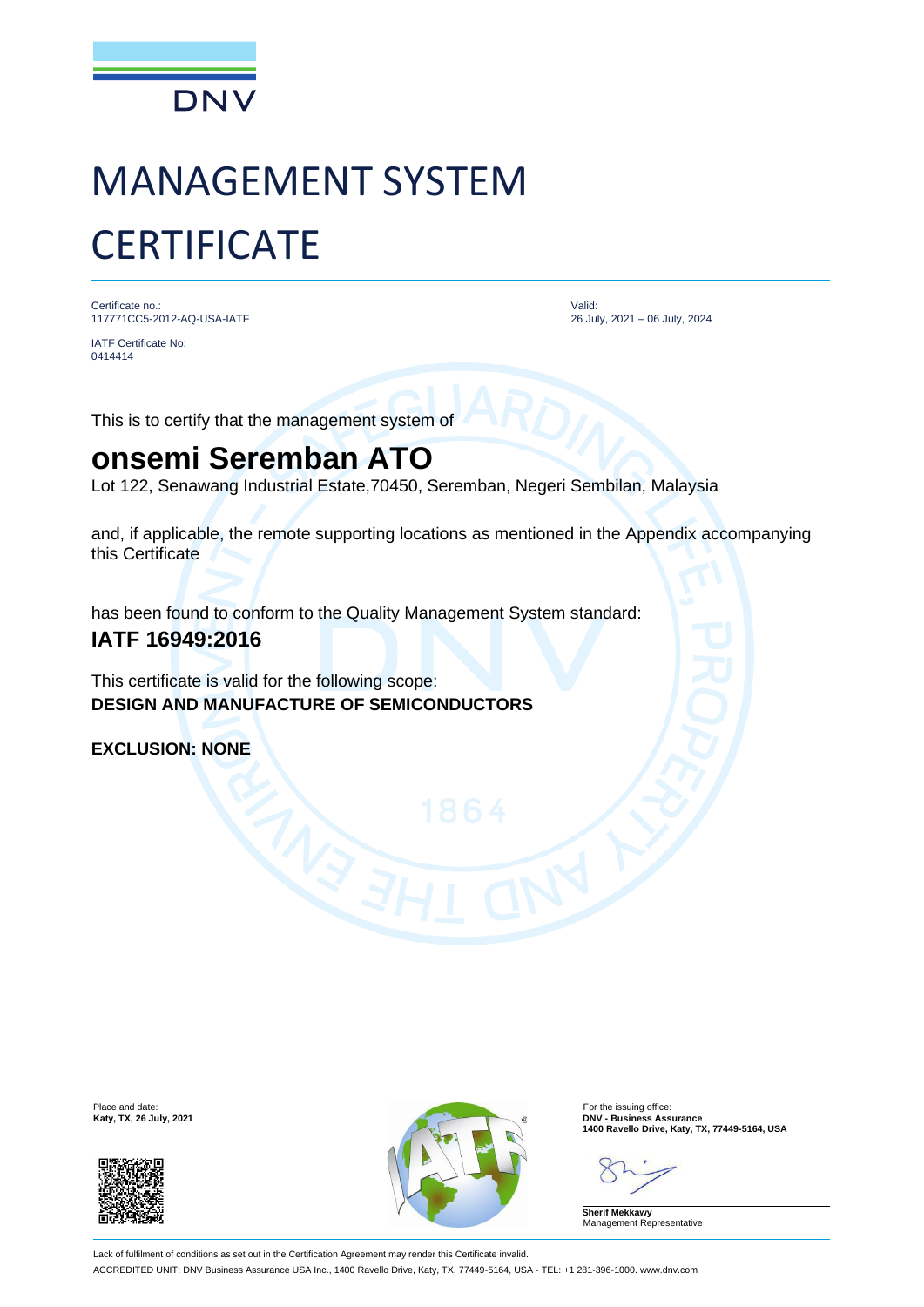

IATF Certificate No: 0414414 Place and date: Katy, TX, 26 July, 2021

## **Appendix to Certificate**

#### **onsemi Seremban ATO**

Remote Support Locations included in the certification are as follows:

| <b>Site Name</b>              | <b>Site Address</b>                                                                                                             | <b>RSL Activities</b>                                                                                                                                                                                                                         | <b>Certification</b><br><b>Body</b> |
|-------------------------------|---------------------------------------------------------------------------------------------------------------------------------|-----------------------------------------------------------------------------------------------------------------------------------------------------------------------------------------------------------------------------------------------|-------------------------------------|
| onsemi Ann Arbor              | 640 Avis Drive, Suite 300, Ann<br>Arbor, MI, 48108, USA                                                                         | Laboratory                                                                                                                                                                                                                                    | <b>DNV</b>                          |
| onsemi Ayutthaya              | Bang Pa-In Industrial Est (FZ) 605-<br>606 Moo 2, T Klongjig Tamphur<br>Bang Pa-In, Thailand,                                   | <b>Supplier Management</b>                                                                                                                                                                                                                    | <b>DNV</b>                          |
| onsemi Beijing                | Room516,5/F, Block A, Innovation<br>Plaza, Tsinghua Science Park<br>Haidian District Beijing P.R. China<br>100084               | <b>Sales</b>                                                                                                                                                                                                                                  | <b>DNV</b>                          |
| onsemi Bratislava             | Twin City C, Mlynske nivy 14, 821<br>09 Bratslavia, Slovak Republic                                                             | <b>Product Design</b>                                                                                                                                                                                                                         | <b>DNV</b>                          |
| onsemi Bucharest              | 19 Thomas Masaryk Street,<br>020983, Bucharest, Romania                                                                         | ی<br><b>Product Design</b>                                                                                                                                                                                                                    | <b>DNV</b>                          |
| onsemi Bundang                | 7th & 9th Floors, Hunus Bldg., 93<br>Baekhyeon-ro, Bundang-gu,<br>Seongnam-si, Gyeonggi-do, Seoul,<br>13595, Korea              | <b>Customer Service, Sales</b>                                                                                                                                                                                                                | <b>DNV</b>                          |
| onsemi Corporate Headquarters | 5005 East McDowell Road,<br>Phoenix, AZ, 85008, USA                                                                             | Contract Review, Customer<br>Service, Information Technologies,<br>Logistics, Management Review,<br>Policy Making, Product Design,<br>Quality System Management,<br>Sales, Strategic Planning, Supplier<br>Management, Warranty<br>Management | <b>DNV</b>                          |
| onsemi Gunma                  | 1-1-1 Sakata, Oizumi-machi, Ora-<br>gun, Gunma, 370-0596 Japan                                                                  | <b>Product Design</b>                                                                                                                                                                                                                         | <b>DNV</b>                          |
| onsemi Kokomo                 | 2529 Commerce Drive, Suite B,<br>Kokomo, IN, 46902, USA                                                                         | <b>Sales</b>                                                                                                                                                                                                                                  | <b>DNV</b>                          |
| onsemi Kuala Lumpur           | Lot 1.02, Level One, KPMG Tower<br>State No. #8, First Avenue, 47800,<br>Bandar Utama, Petaling Jaya,<br>Kuala Lumpur, Malaysia | Information Technologies,<br>Purchasing, Supplier Management                                                                                                                                                                                  | <b>DNV</b>                          |
| onsemi Livonia                | 19500 Victor Parkway, Suite 375,<br>Livonia, MI, 48152-7012, USA                                                                | Sales                                                                                                                                                                                                                                         | <b>DNV</b>                          |
| onsemi Munich                 | Einsteinring 28, 85609 Aschheim,<br>Munich, Germany                                                                             | Sales                                                                                                                                                                                                                                         | <b>DNV</b>                          |
| onsemi Nagoya                 | 8F Nagoya daiichi Bldg, 1-19-24<br>Nishiki, Naka-Ku, Nagoya-City,<br>Aichi, 460-0003 Japan                                      | Sales                                                                                                                                                                                                                                         | <b>DNV</b>                          |
| onsemi Osaka                  | 5F Dojima Avanza, 1 Chrome-6-20<br>Dojima, Kita-ku, Osaka City, 530-<br>0003 Japan                                              | Sales                                                                                                                                                                                                                                         | <b>DNV</b>                          |

Lack of fulfilment of conditions as set out in the Certification Agreement may render this Certificate invalid.

ACCREDITED UNIT: DNV Business Assurance USA Inc., 1400 Ravello Drive, Katy, TX, 77449-5164, USA - TEL: +1 281-396-1000. www.dnv.com